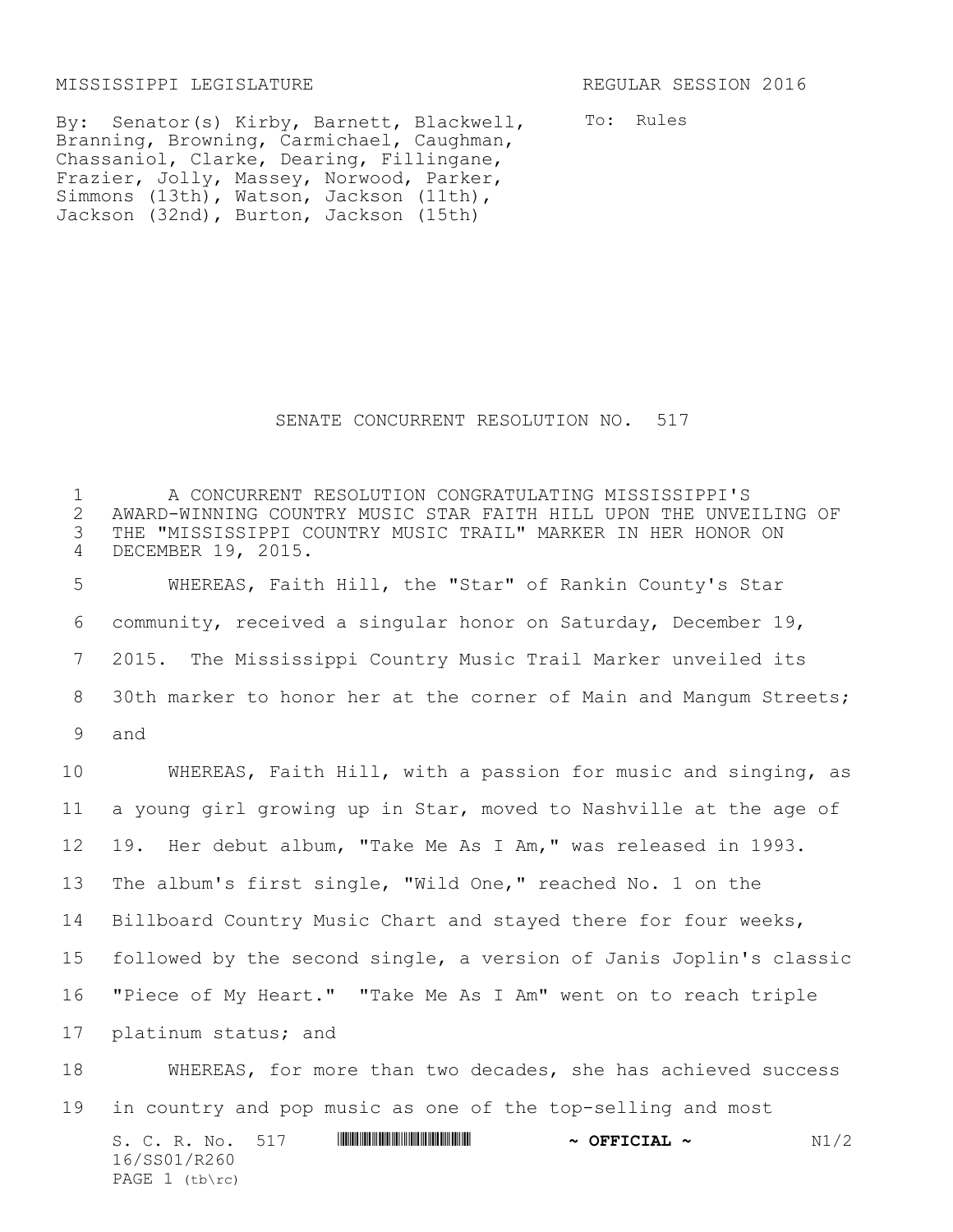awarded female artist of all time. She has broken chart records with 14 No. 1 singles and multiple albums topping both the Billboard Top 100 and Country Music Charts, with six certified multiplatinum studio albums and selling more than 30 million albums worldwide. She has won five Grammy Awards, 12 American Country Music Awards, four Billboard Music Awards, four American Music Awards, four People's Choice Awards and three Country Music Association Awards; and

 WHEREAS, "I am so proud to be from Star and I am honored to receive this marker on the Country Music Trail," Hill said. "Growing up, my friends and I would hang out in the parking lot after church at Star Baptist Church, planning our lives and sharing our dreams. Having my marker near that church makes it even more special for me"; and

 WHEREAS, Daron Wilson, Interim Director of Visit Mississippi, said Hill represents the state on an international level. "She is a prime example of the influence our state has had on country music, the soundtrack of the American South," he said in the news release. Hill is married to fellow Country Music Star Tim McGraw, and they live in Nashville with their three daughters. Hill also is a philanthropist and an advocate for the arts nationally and in her home states of Tennessee and Mississippi. Hill will bring her talents to daytime television as Co-Executive Producer of an innovative new daytime talk show, billed as an informative, Southern-inspired and fun-filled celebration of everyday living

S. C. R. No. 517 **WILL AND A SEPT AND A OFFICIAL ~** 16/SS01/R260 PAGE 2 (tb\rc)